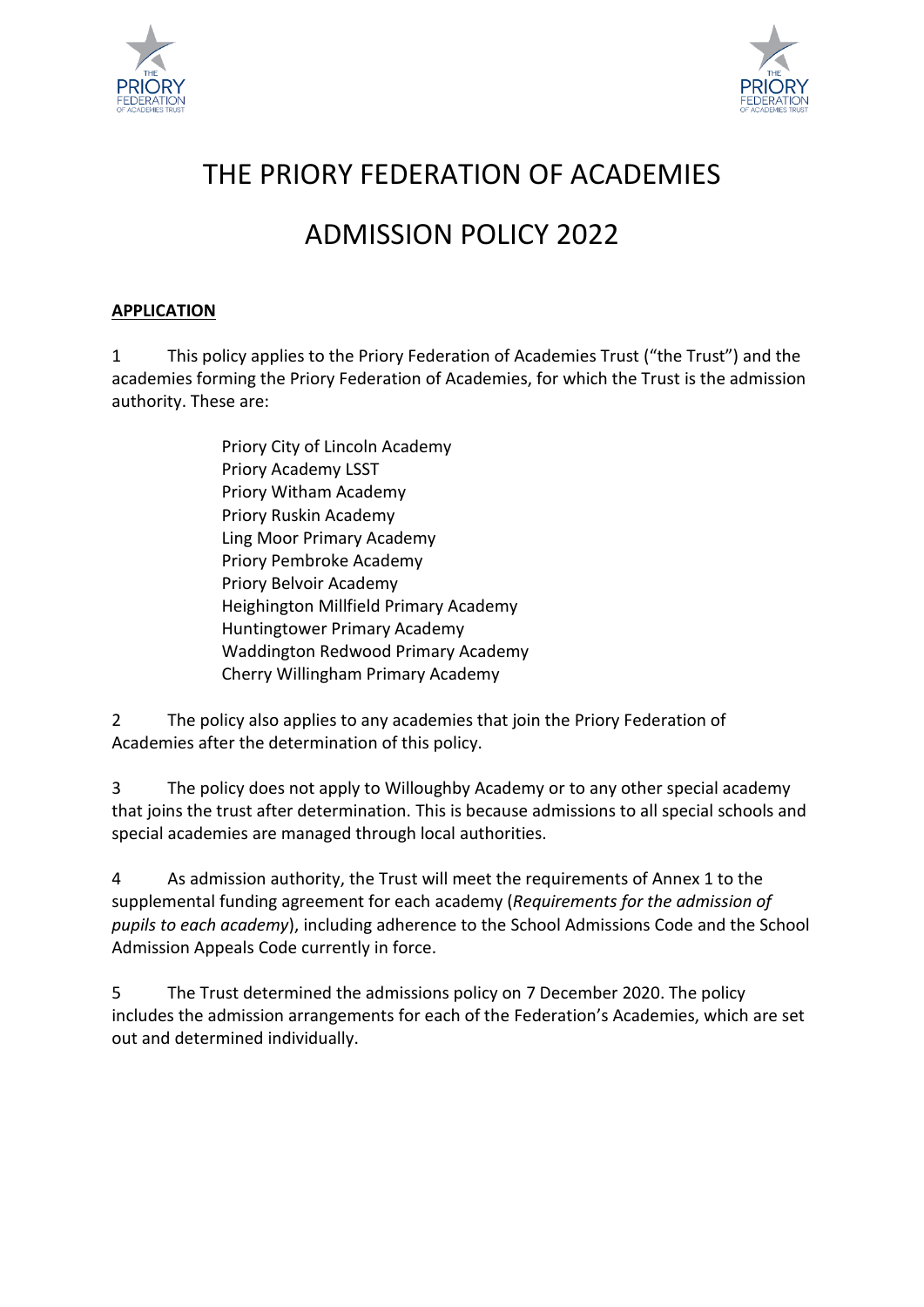



## **PROCEDURES FOR DETERMINING ADMISSION ARRANGEMENTS**

#### **Consultation**

6 The Trust will consult annually on the admissions arrangements in each academy in the Federation, unless the following conditions are met in respect of an academy:

- a) the Trust consulted on the admission arrangements for that academy in at least one of the previous six years; and
- b) there have been no changes, or proposed changes, in the admissions arrangements in that academy since the last consultation.

7 The Trust will consult with the following parties on the academy's proposed admission arrangements for a minimum of six weeks between 1 October and 31 January in the Determination Year:

- a) parents and carers of children between the ages of two and eighteen living in the relevant area for consultation;
- b) other persons or community groups in the relevant area who in the opinion of the admission authority have an interest in the proposed admissions;
- c) the local authority;
- d) all other admission authorities within the relevant area; and
- e) any adjoining neighbouring local authorities where the admission authority is the local authority.

8 Such consultation shall meet the requirements of the School Admissions Code and relevant admissions legislation currently in force at the time of consultation.

## **Determination of admission arrangements**

9 The Trust will determine the admission arrangements for each academy in the Federation annually, including in years when consultation is not required.

10 The Trust will consider comments made by those consulted in accordance with paragraph 6, including any requests to amend the proposed admissions number, before determining the admissions arrangements for the academy.

11 The Trust will determine the admission arrangements for each academy annually by 28 February of the Determination Year and notify those consulted in accordance with paragraph 6 what has been determined within 14 days of that decision being made.

## **Representations about admission arrangements**

12 Where the Trust has determined the admission arrangements for any of its academies and notified all relevant consultees listed in paragraph 6, if any of those bodies object to an academy's admission arrangements, including the proposed admissions